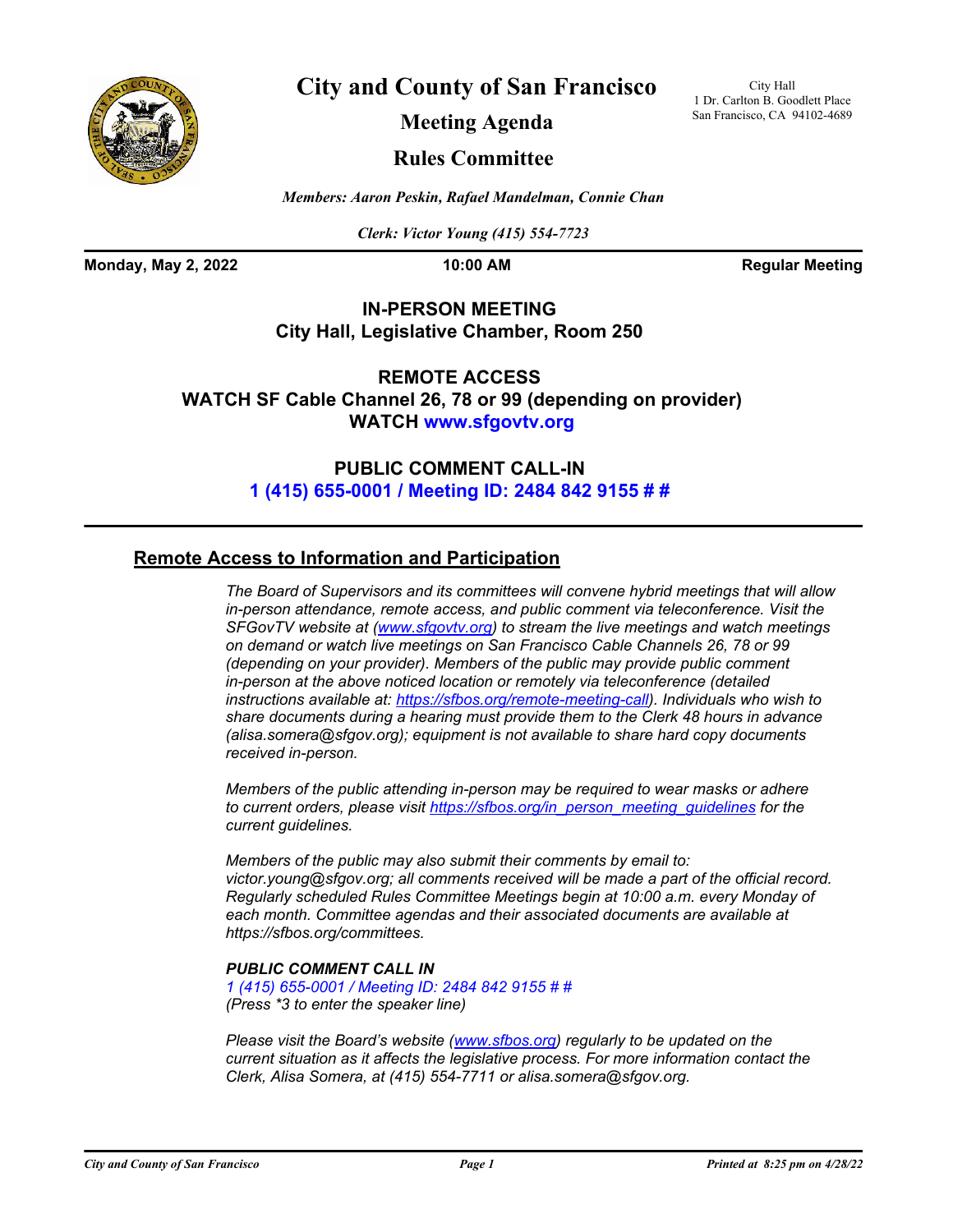# **ROLL CALL AND ANNOUNCEMENTS**

## **AGENDA CHANGES**

## **COMMUNICATIONS**

# **REGULAR AGENDA**

## **1. [211120](http://sfgov.legistar.com/gateway.aspx?m=l&id=37990) [Hearing - Board of Appeals Actions Investigation]**

#### **Sponsors: Walton; Peskin, Ronen, Chan and Preston**

Hearing to exercise the Board of Supervisors' unlimited power of inquiry in the pursuit of information on the potential failure to disclose conflicts of interest in the actions of Board of Appeals Member, Darryl Honda; and requesting Board Member Honda to report.

10/19/21; RECEIVED AND ASSIGNED to the Government Audit and Oversight Committee.

10/25/21; REFERRED TO DEPARTMENT.

12/8/21; TRANSFERRED to the Rules Committee.

12/13/21; CONTINUED TO CALL OF THE CHAIR.

1/10/22; CONTINUED TO CALL OF THE CHAIR.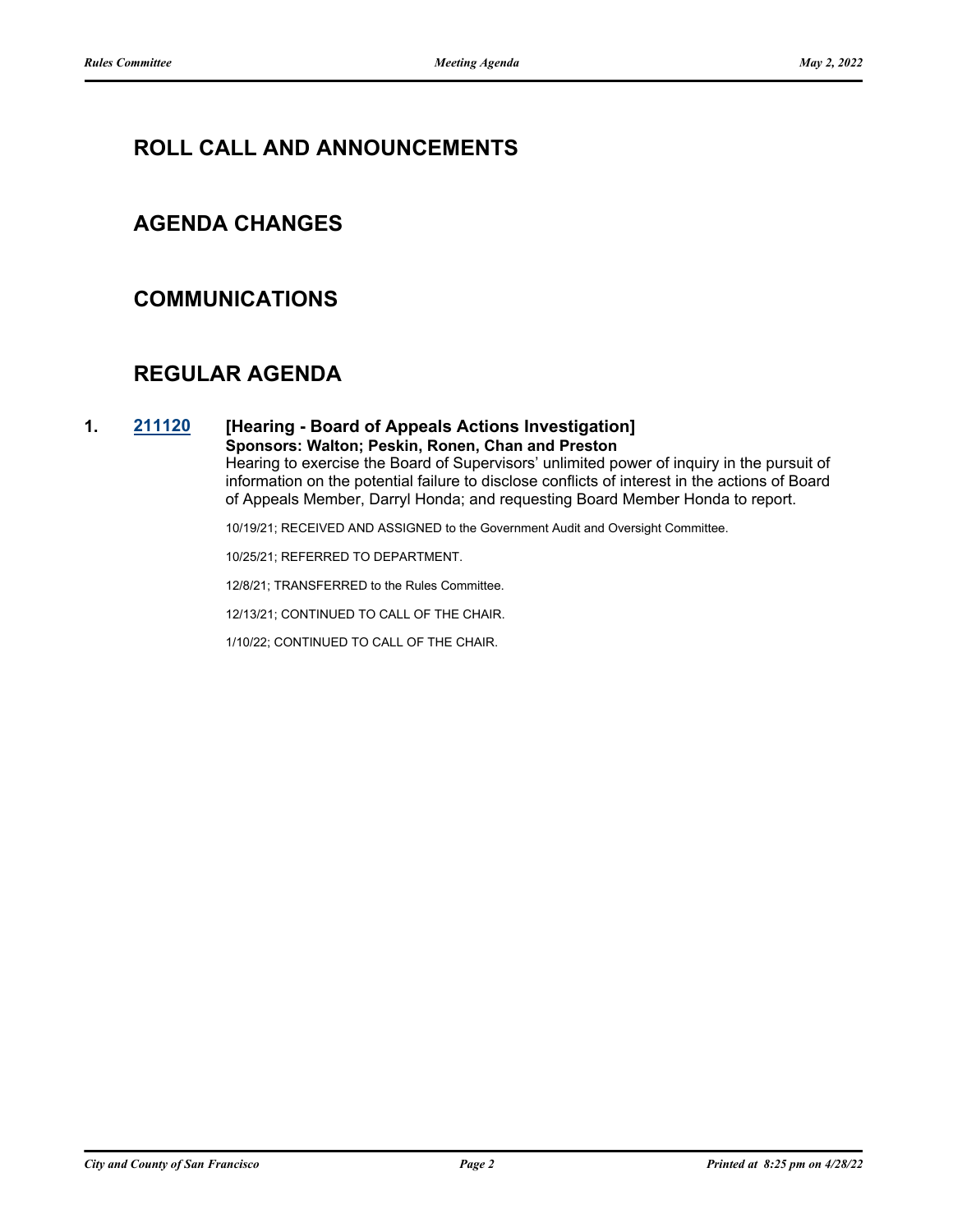### **2. [220425](http://sfgov.legistar.com/gateway.aspx?m=l&id=38617) [Appointments, Behavioral Health Commission]**

Hearing to consider appointing one member, term ending January 1, 2023, two members, terms ending January 1, 2024, and one member, term ending January 1, 2025, to the Behavioral Health Commission. . (Clerk of the Board)

Vacant Seat 13, must be a Consumer, a Family Member of a Consumer, a Child Advocate, an Older Adult Advocate, a Mental Health Professional, or a representative of the public interest for the unexpired portion of a three-year term ending January 1, 2023.

Seat 14, succeding Marcus Dancer (resigned) must be a Consumer, a Family Member of a Consumer, a Child Advocate, an Older Adult Advocate, a Mental Health Professional, or a representative of the public interest for the unexpired portion of a three-year term ending January 1, 2024.

Seat 15, succeeding Ulash Thakore-Dunlap (Mental Health Professional), term expired, must be a Consumer, a Family Member of a Consumer, a Child Advocate, an Older Adult Advocate, a Mental Health Professional, or a representative of the public interest for a three-year term ending January 1, 2025.

Seat 16, succeding Idell Wilson, term expired, must be a Consumer, a Family Member of a Consumer, a Child Advocate, an Older Adult Advocate, a Mental Health Professional, or a representative of the public interest for the unexpired portion of a three-year term ending January 1, 2024.

4/18/22; RECEIVED AND ASSIGNED to the Rules Committee.

*4 seats / 3 applicants*

*Liza Murawski, seats 13-16 Jane Leu, seats 13-16 Lisa Wynn, seats 13-16*

#### **3. [220424](http://sfgov.legistar.com/gateway.aspx?m=l&id=38616) [Appointment, Sunshine Ordinance Task Force]**

Hearing to consider appointing one member, terms ending April 27, 2024, to the Sunshine Ordinance Task Force. (Clerk of the Board)

Seat 5, succeding Jennifer Wong, term expiring April 27, 2022, must be nominated by the local chapter of the League of Women Voters, for a two-year term ending April 27, 2024.

4/18/22; RECEIVED AND ASSIGNED to the Rules Committee.

*1 seat / 1 applicant*

*Jennifer Wong, seat 5*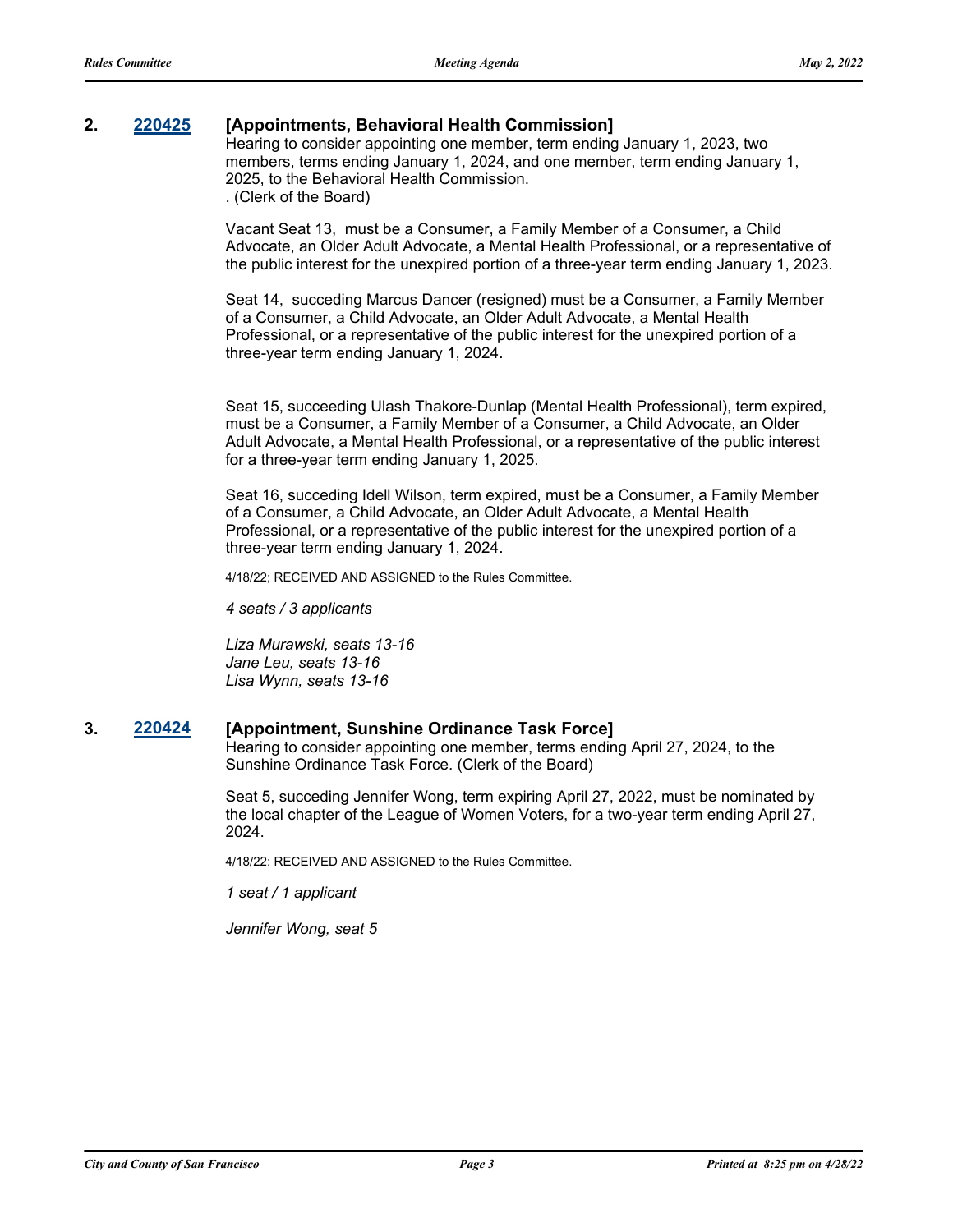## **4. [220476](http://sfgov.legistar.com/gateway.aspx?m=l&id=38668) [Mayoral Reappointment, Treasure Island Development Authority Board of Directors - V. Fei Tsen]**

Motion approving/rejecting the Mayor's nomination for reappointment of V. Fei Tsen to the Treasure Island Development Authority Board of Directors, for a term ending February 26, 2026. (Clerk of the Board)

(Pursuant to the Treasure Island Conversion Act of 1997, appointments of Directors who are City Officers are effective upon the approval of a majority vote (six votes) of the Board of Supervisors. Transmittal Date: April 25, 2022.)

4/26/22; RECEIVED AND ASSIGNED to the Rules Committee.

### **5. [220477](http://sfgov.legistar.com/gateway.aspx?m=l&id=38669) [Mayoral Reappointment, Treasure Island Development Authority Board of Directors - LaShawndra Price-Breston]**

Motion approving/rejecting the Mayor's nomination for reappointment of LaShawndra Price-Breston to the Treasure Island Development Authority Board of Directors, for a term ending April 28, 2026. (Clerk of the Board)

(Pursuant to the Treasure Island Conversion Act of 1997, appointments of Directors who are not City Officers are effective upon the approval of a majority vote (6 votes) of the Board of Supervisors. Transmittal Date: April 25, 2022.)

4/26/22; RECEIVED AND ASSIGNED to the Rules Committee.

### **6. [220478](http://sfgov.legistar.com/gateway.aspx?m=l&id=38670) [Mayoral Reappointment, Treasure Island Development Authority Board of Directors - Linda Richardson]**

Motion approving/rejecting the Mayor's nomination for reappointment of Linda Richardson to the Treasure Island Development Authority Board of Directors, for a term ending April 28, 2026. (Clerk of the Board)

(Pursuant to the Treasure Island Conversion Act of 1997, appointments of Directors who are City Officers are effective upon the approval of a majority vote (six votes) of the Board of Supervisors. Transmittal Date: April 25, 2022.)

4/26/22; RECEIVED AND ASSIGNED to the Rules Committee.

#### **7. [220479](http://sfgov.legistar.com/gateway.aspx?m=l&id=38671) [Mayoral Reappointment, Police Commission - Larry Yee]**

Motion approving/rejecting the Mayor's nomination for the reappointment of Larry Yee to the Police Commission, for a term ending April 30, 2026. (Clerk of the Board)

(Charter, Section 4.109, provides that this nomination is subject to approval by the Board of Supervisors and shall be the subject of a public hearing and vote within 60 days from the date the nomination is transmitted to the Clerk of the Board. If the Board fails to act on the nomination within 60 days from the date the nomination is transmitted to the Clerk, then the nominee shall be deemed approved. Transmittal dates: April 26, 2022.)

4/26/22; RECEIVED AND ASSIGNED to the Rules Committee.

*The Chair intends to entertain a motion to refer this item to the full Board as a Committee Report for consideration on May 3, 2022.*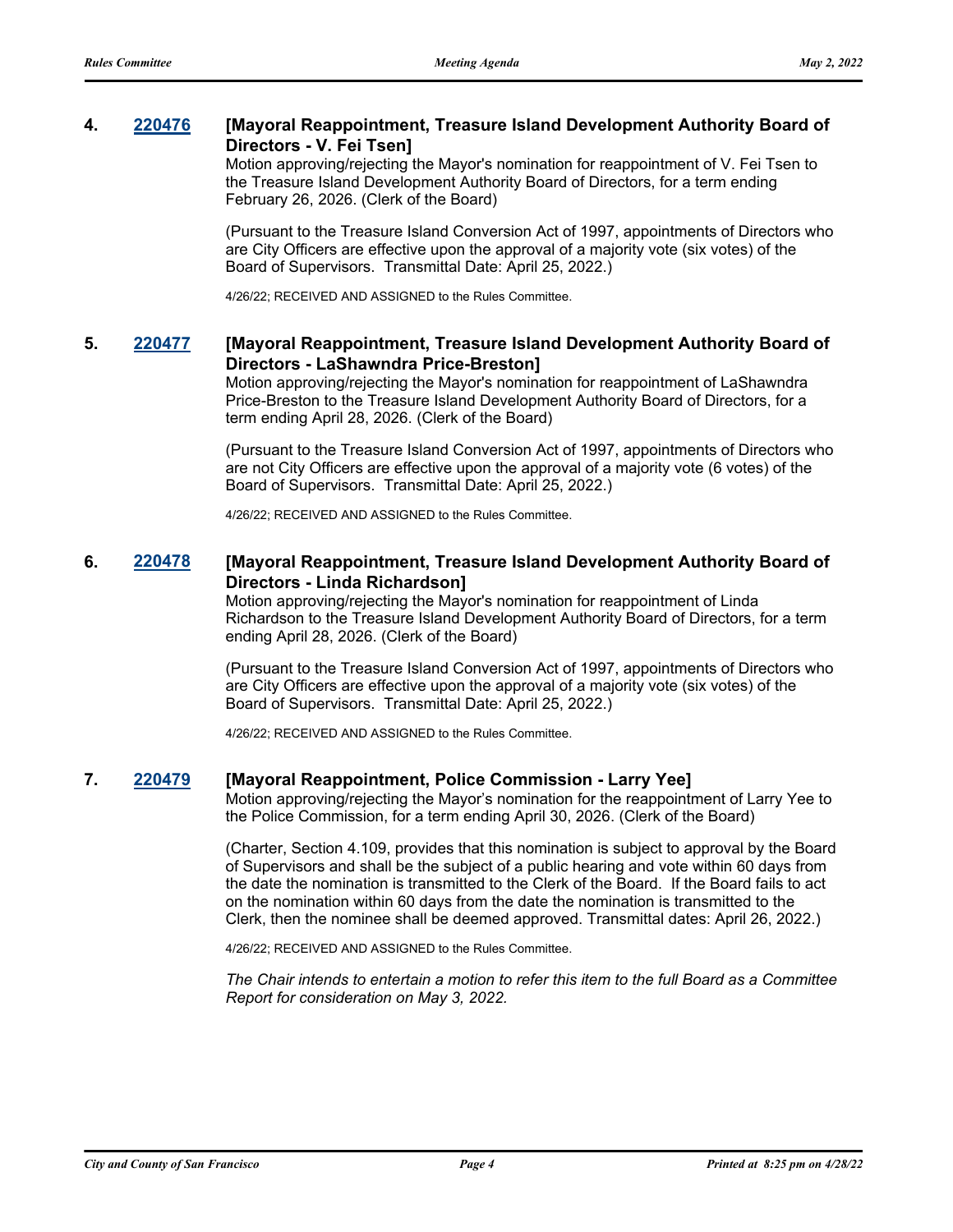#### **8. [220480](http://sfgov.legistar.com/gateway.aspx?m=l&id=38672) [Mayoral Reappointment, Police Commission - Max Carter-Oberstone]** Motion approving/rejecting the Mayor's nomination for the reappointment of Max Carter-Oberstone to the Police Commission, for a term ending April 30, 2026. (Clerk of the Board)

(Charter, Section 4.109, provides that this nomination is subject to approval by the Board of Supervisors and shall be the subject of a public hearing and vote within 60 days from the date the nomination is transmitted to the Clerk of the Board. If the Board fails to act on the nomination within 60 days from the date the nomination is transmitted to the Clerk, then the nominee shall be deemed approved. Transmittal date: April 26, 2022.)

4/26/22; RECEIVED AND ASSIGNED to the Rules Committee.

*The Chair intends to entertain a motion to refer this item to the full Board as a Committee Report for consideration on May 3, 2022.*

## **ADJOURNMENT**

*NOTE: Pursuant to Government Code Section 65009, the following notice is hereby given: if you challenge, in court, the general plan amendments or planning code and zoning map amendments described above, you may be limited to raising only those issues you or someone else raised at the public hearing described in this notice, or in written correspondence delivered to the Board of Supervisors at, or prior to, the public hearing.*

## **LEGISLATION UNDER THE 30-DAY RULE**

*NOTE: The following legislation will not be considered at this meeting. Board Rule 3.22 provides that when an Ordinance or Resolution is introduced which would CREATE OR REVISE MAJOR CITY POLICY, the Committee to which the legislation is assigned shall not consider the legislation until at least thirty days after the date of introduction. The provisions of this rule shall not apply to the routine operations of the departments of the City or when a legal time limit controls the hearing timing. In general, the rule shall not apply to hearings to consider subject matter when no legislation has been presented, nor shall the rule apply to resolutions which simply URGE action to be taken.*

### **[220393](http://sfgov.legistar.com/gateway.aspx?m=l&id=38585) [Administrative Code - Extension of Shelter Monitoring Committee] Sponsor: Mayor**

Ordinance amending the Administrative Code to extend the expiration date of the Shelter Monitoring Committee from July 1, 2022, to July 1, 2027. (Public Health Department)

4/12/22; ASSIGNED UNDER 30 DAY RULE to the Rules Committee.

4/27/22; REFERRED TO DEPARTMENT.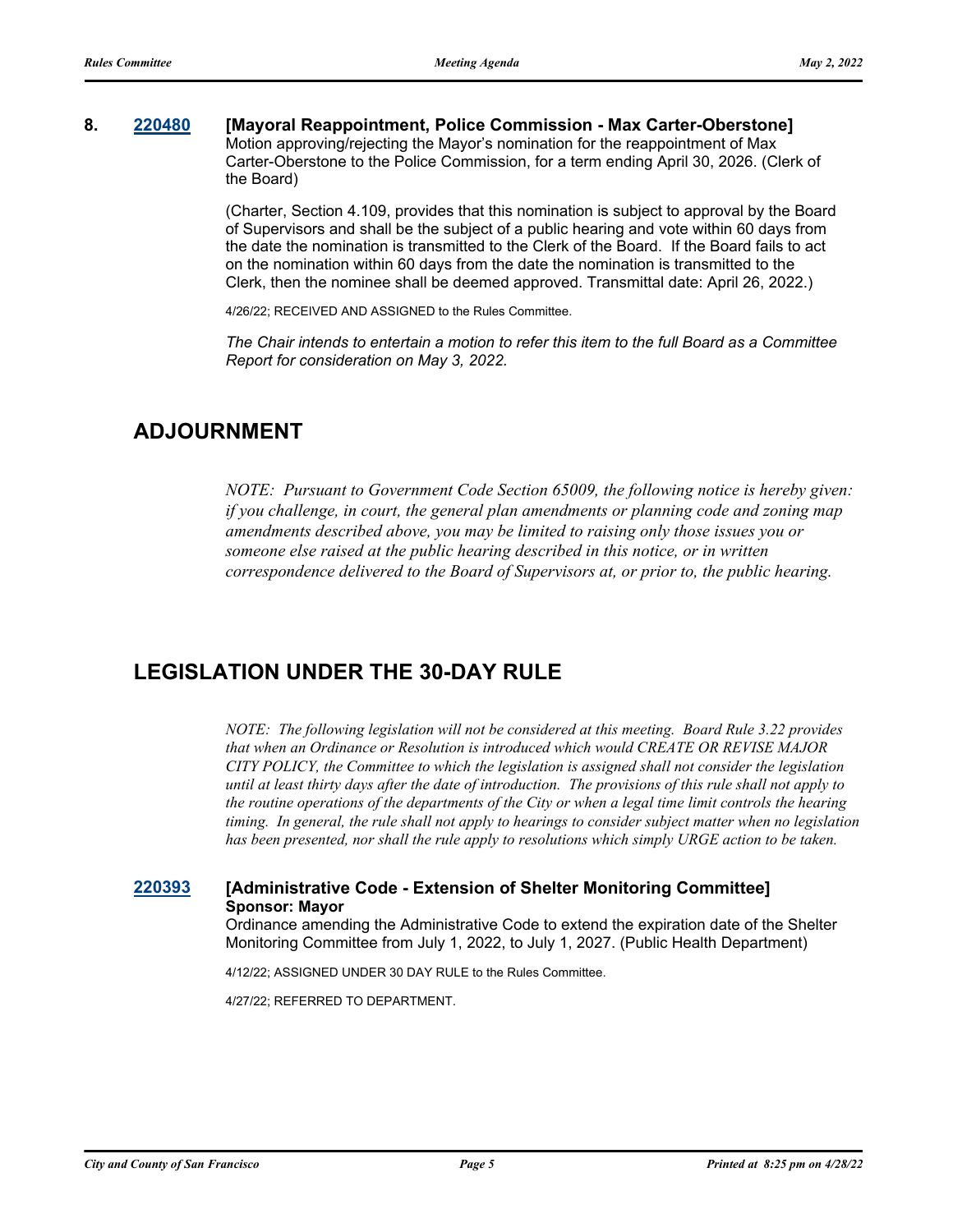### **[220427](http://sfgov.legistar.com/gateway.aspx?m=l&id=38619) [Administrative Code - County Veterans Service Officer Role and Duties] Sponsor: Safai**

Ordinance amending the Administrative Code to place the County Veterans Service Officer ("Officer") under the Department of Disability and Aging Services (DAS) rather than the Department of Administrative Services; give the Director of the DAS authority to nominate the Officer; update annual reporting requirements of the Officer to the Board of Supervisors and Mayor; and provide administrative support to the Veterans' Affairs Commission.

4/19/22; ASSIGNED UNDER 30 DAY RULE to the Rules Committee.

4/27/22; REFERRED TO DEPARTMENT.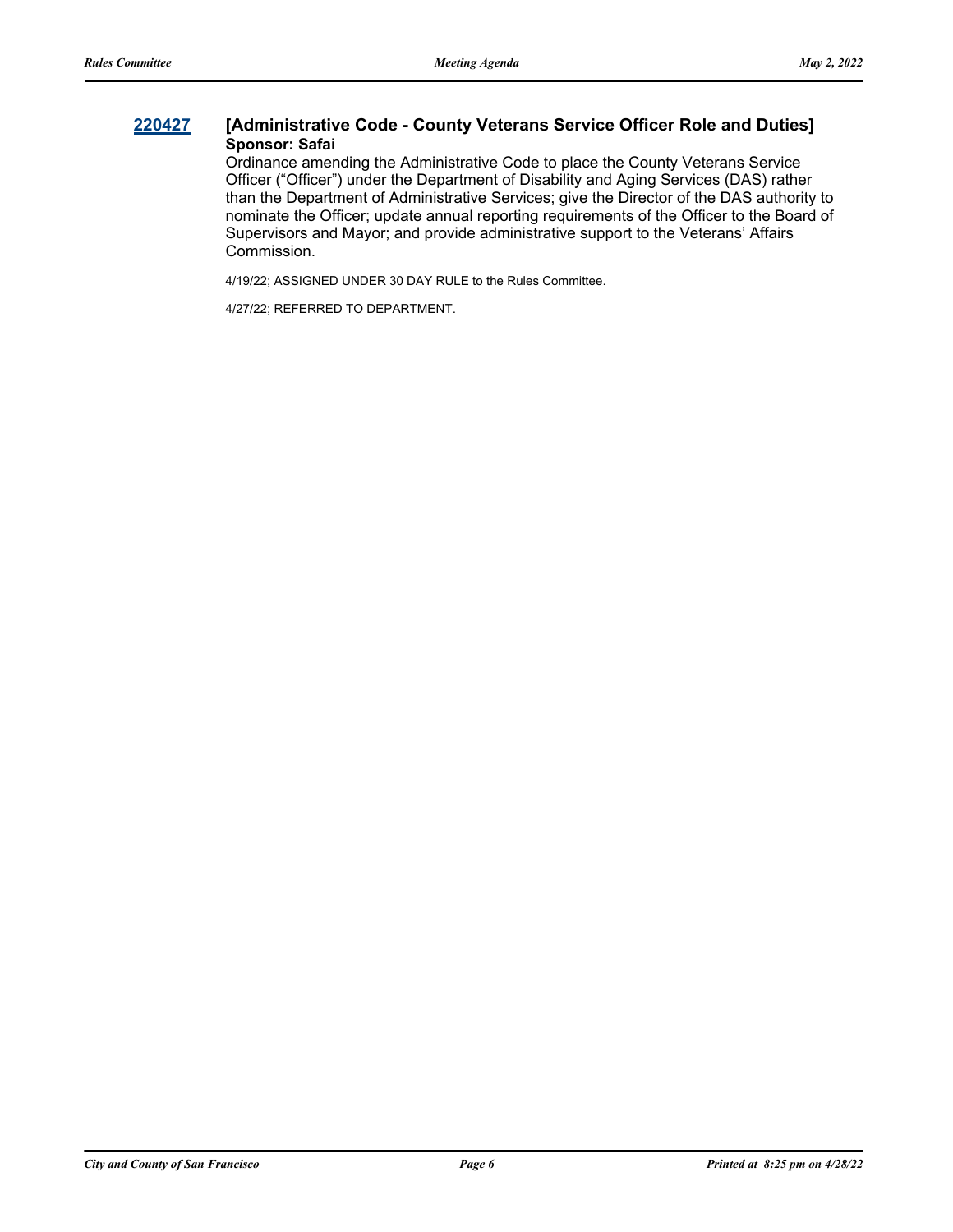#### **Agenda Item Information**

Each item on the Consent or Regular agenda may include the following documents:

1) Legislation

2) Budget and Legislative Analyst report

3) Department or Agency cover letter and/or report

4) Public correspondence

These items are available for review at City Hall, 1 Dr. Carlton B. Goodlett Place, Room 244, Reception Desk or at https://sfbos.org/legislative-research-center-lrc.

#### **Meeting Procedures**

The Board of Supervisors is the legislative body of the City and County of San Francisco. The Board has several standing committees where legislation is the subject of hearings at which members of the public are urged to testify. The full Board does not hold a second public hearing on measures which have been heard in committee.

Board procedures do not permit: 1) persons in the audience to vocally express support or opposition to statements by Supervisors or by other persons testifying; 2) ringing and use of cell phones, pagers, and similar sound-producing electronic devices; 3) bringing in or displaying signs in the meeting room; and 4) standing in the meeting room. Each member of the public will be allotted the same maximum number of minutes to speak as set by the President or Chair at the beginning of each item or public comment, excluding City representatives; except that public speakers using interpretation assistance will be allowed to testify for twice the amount of the public testimony time limit. If simultaneous interpretation services are used, speakers will be governed by the public testimony time limit applied to speakers not requesting interpretation assistance. Members of the public who want a document displayed should provide in advance of the meeting to the Clerk of the Board (bos.legislation@sfgov.org), clearly state such during testimony, and subsequently request the document be removed when they want the screen to return to live coverage of the meeting. Hard copy documents may no be shared during in-person meetings.

IMPORTANT INFORMATION: The public is encouraged to testify at Committee meetings. Persons unable to attend the meeting may submit to the City, by the time the proceedings begin, written comments regarding the agenda items. These comments will be made a part of the official public record and shall be brought to the attention of the Board of Supervisors. Written communications expected to be made a part of the official file should be submitted to the Clerk of the Board or Clerk of a Committee: 1 Dr. Carlton B. Goodlett Place, Room 244, San Francisco, CA 94102. Communications which are not received prior to the hearing may be delivered to the Clerk of the Board or Clerk of the Committee and will be shared with the Members.

COPYRIGHT: All system content that is broadcasted live during public proceedings is secured by High-bandwidth Digital Content Protection (HDCP), which prevents copyrighted or encrypted content from being displayed or transmitted through unauthorized devices. Members of the public who wish to utilize chamber digital, audio and visual technology may not display copyrighted or encrypted content during public proceedings.

AGENDA PACKET: Available on the internet at https://www.sfbos.org/meetings. Meetings are cablecast on SFGovTV, the Government Channel, at www.sfgovtv.org or Cable Channels 26, 78 or 99 (depending on your provider). For USB copies call (415) 554-4188.

LANGUAGE INTERPRETERS: Language services are available in Spanish, Chinese and Filipino at all regular and special Board and Committee meetings if made at least 48 hours in advance of the meeting to help ensure availability. For more information or to request services: Contact Wilson Ng or Arthur Khoo at (415) 554-5184.

傳譯服務: 所有常規及特別市參事會會議和常務委員會會議將提供西班牙文, 中文以及菲律賓文的傳譯服務, 但必須 在會議前最少48小時作出請求, 以確保能獲取到傳譯服務. 將因應請求提供交替傳譯服務, 以便公眾向有關政府機構 發表意見. 如需更多資訊或請求有關服務, 請致電(415)554-5184聯絡我們.

AVISO EN ESPAÑOL: Los servicios de idiomas están disponibles en español, chino, y filipino en todas las reunions regulares y reuniones especiales de la Junta, de los Comités, si se solicita por lo menos 48 horas antes de la reunión para ayudar a garantizar su disponibilidad. Para más información o solicitar servicios, por favor contactar a (415) 554-5184.

PAUNAWA: Mayroong serbisyong pang-wika sa Espanyol, Tsino at Pilipino para sa lahat ng mga regular at espesyal na pagpupulong ng Board, at Komite ng Board. Sa kasalukuyan, mayroong serbisyo sa wikang Pilipino na maaaring hilingin, 48